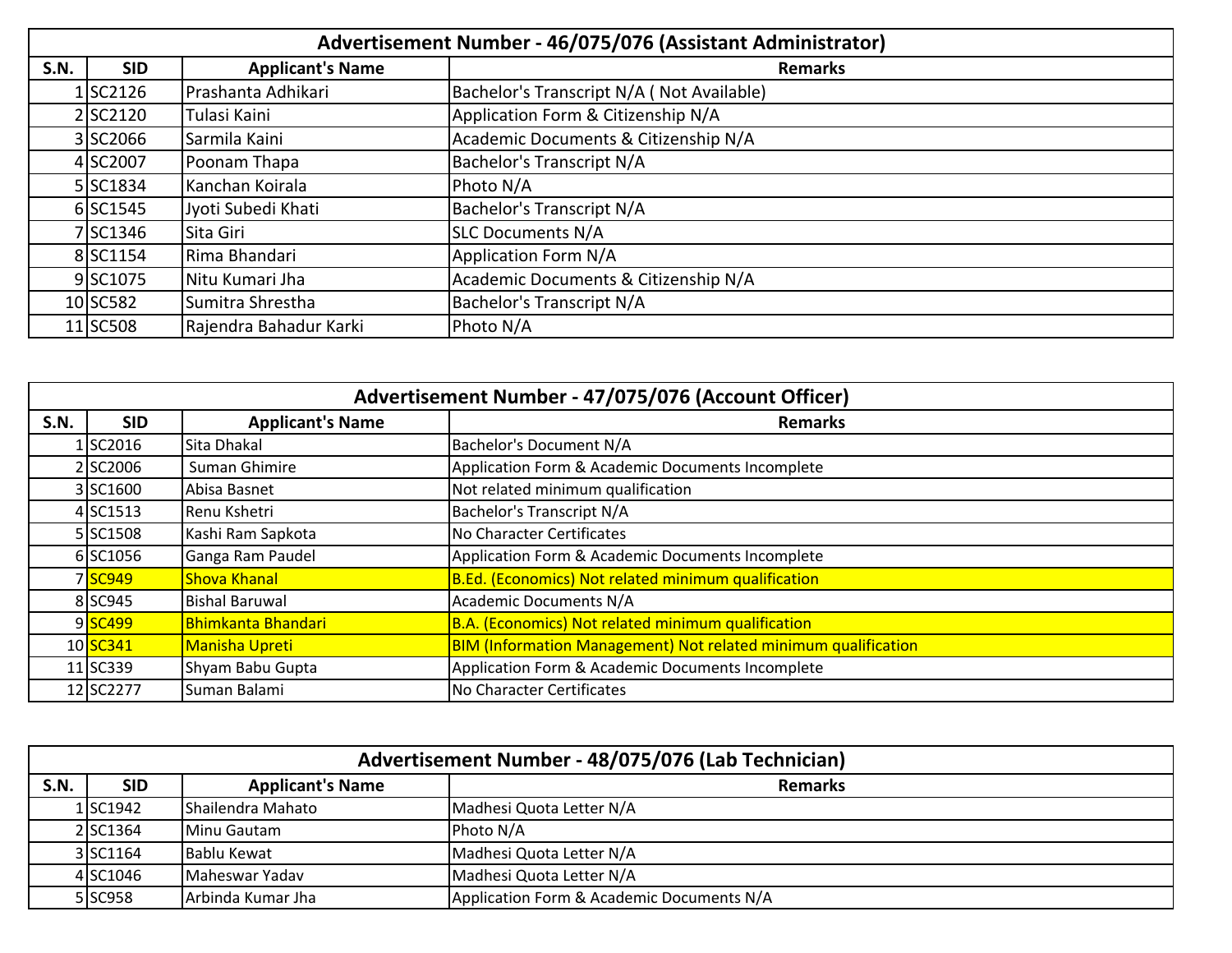|      | Advertisement Number - 49/075/076 (Junior Technician) |                         |                                                            |  |
|------|-------------------------------------------------------|-------------------------|------------------------------------------------------------|--|
| S.N. | SID                                                   | <b>Applicant's Name</b> | <b>Remarks</b>                                             |  |
|      | 1 SC1730                                              | Saroj Sapkota           | <b>PCL Course Unrecognized (Minimum qualification N/A)</b> |  |

|             | Advertisement Number - 50/075/076 (Accountant) |                         |                                                                       |  |
|-------------|------------------------------------------------|-------------------------|-----------------------------------------------------------------------|--|
| <b>S.N.</b> | <b>SID</b>                                     | <b>Applicant's Name</b> | <b>Remarks</b>                                                        |  |
|             | LSC2123                                        | Vidhya Bhusal           | <b>SLC Documents N/A</b>                                              |  |
|             | 2SC2115                                        | Sirjana Gurung          | PCL Documents N/A                                                     |  |
|             | 3 SC2092                                       | Parbati B.K.            | PCL Course Unrecognized (Minimum qualification N/A)                   |  |
|             | 4 SC2058                                       | Deumaya Gurung          | PCL Course Unrecognized (Minimum qualification N/A)                   |  |
|             | 5 SC1973                                       | Sunil Poudel            | <b>SLC Documents N/A</b>                                              |  |
|             | 6 SC1771                                       | Rajkishor Das           | PCL N/A                                                               |  |
|             | 7 SC1693                                       | Roshna Neupane          | PCL Course Unrecognized & Form Incomplete (Minimum qualification N/A) |  |
|             | 8 SC1647                                       | Indira Adhikari         | PCL Tanscript N/A                                                     |  |
|             | 9 SC1493                                       | Shanti Lama             | PCL Course Unrecognized (Minimum qualification N/A)                   |  |
|             | 10 SC1483                                      | Nisha Dhakal            | <b>Academic Documents N/A</b>                                         |  |
|             | 11 SC1188                                      | Parbati Lo              | <b>SLC Documents N/A</b>                                              |  |
|             | 12 SC1052                                      | Dinesh Mahato           | <b>SLC Documents N/A</b>                                              |  |
|             | 13 SC888                                       | Kamala Timilsina        | PCL Course Unrecognized (Minimum qualification N/A)                   |  |
|             | 14 SC686                                       | Chandrakala Bastola     | <b>Academic Documents N/A</b>                                         |  |
|             | 15 SC675                                       | Sarita Gurung           | PCL Course Unrecognized (Minimum qualification N/A)                   |  |
|             | 16 SC589                                       | Prem Bahadur KC         | PCL Course Unrecognized (Minimum qualification N/A)                   |  |
|             | 17 SC527                                       | Deepak Kumar Jha        | <b>Academic Documents N/A</b>                                         |  |
|             | 18 SC474                                       | Manoj Kumar Chaudhary   | Citizenship N/A                                                       |  |
|             | 19 SC356                                       | Sunita Guragain         | Application Form & SLC Documents Incomplete                           |  |
|             | 20 SC2258                                      | Shova Devi Baral        | <b>SLC Documents N/A</b>                                              |  |
|             | 21 SC2163                                      | Min Kumari B.K.         | PCL Course Unrecognized (Minimum qualification N/A)                   |  |

|      | Advertisement Number - 51/075/076 (Store Keeper) |                         |                       |  |
|------|--------------------------------------------------|-------------------------|-----------------------|--|
| S.N. | <b>SID</b>                                       | <b>Applicant's Name</b> | <b>Remarks</b>        |  |
|      | 1 SC2107                                         | Pappu Kumar Upadhayay   | $10+2$ Transcript N/A |  |
|      | 2 SC826                                          | <b>Sushila Marasini</b> | Application Form N/A  |  |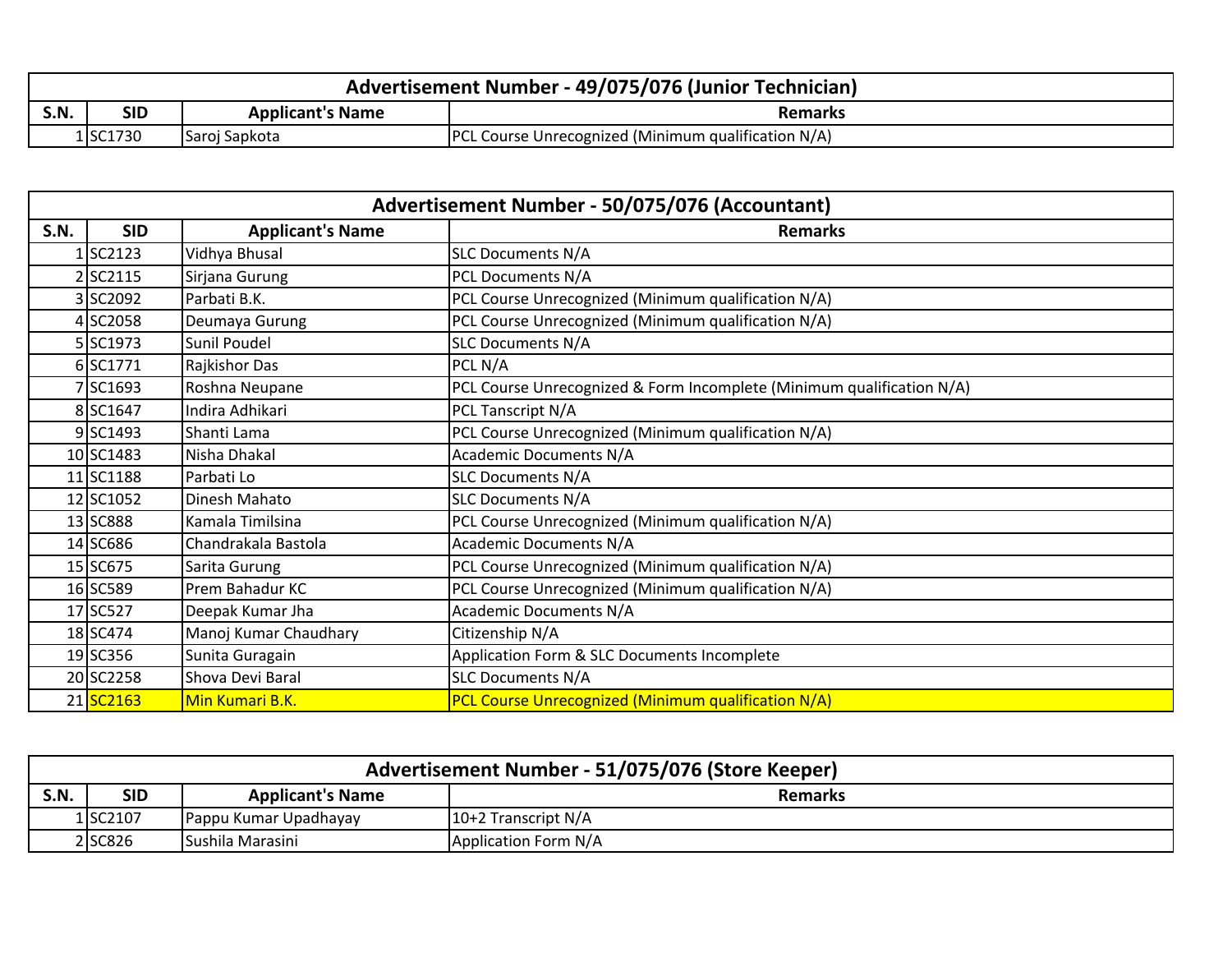|             | Advertisement Number - 52/075/076 (Head Assistant) |                               |                                                                            |  |
|-------------|----------------------------------------------------|-------------------------------|----------------------------------------------------------------------------|--|
| <b>S.N.</b> | <b>SID</b>                                         | <b>Applicant's Name</b>       | <b>Remarks</b>                                                             |  |
|             | 1SC2132                                            | Prashanta Adhikari            | <b>Academic Certificates N/A</b>                                           |  |
|             | 2 SC2056                                           | <b>Sushil Poudel</b>          | <b>Academic Certificates N/A</b>                                           |  |
|             | 3 SC2048                                           | Harka Raj Ghale               | <b>Academic Documents N/A</b>                                              |  |
|             | 4 SC1957                                           | Januka Adhikari               | Application Form Incomplete                                                |  |
|             | 5 SC1892                                           | Sagar Paudel                  | Citizenship N/A                                                            |  |
|             | 6 SC1788                                           | Apsara Koirala                | <b>SLC Documents N/A</b>                                                   |  |
|             | 7SC1761                                            | Puja Mishra                   | PCL Equivalance N/A                                                        |  |
|             | 8 SC1555                                           | Rabin Gurung                  | PCL Documents N/A                                                          |  |
|             | 9 SC1550                                           | Sagar Tamang                  | PCL Documents N/A                                                          |  |
|             | 10 SC1549                                          | Him kala B.K.                 | PCL Character Certificate N/A                                              |  |
|             | 11 SC1300                                          | Rakhi Kumari Shah             | Madhesi Quota Letter N/A                                                   |  |
|             | 12 SC1299                                          | <b>Bikki Ghimire</b>          | PCL Documents N/A                                                          |  |
|             | 13 SC1291                                          | <b>Binod Adhikari</b>         | Application Form & Academic Documents N/A                                  |  |
|             | 14 SC1222                                          | Gita Ghimire                  | PCL Documents N/A                                                          |  |
|             | 15 SC1178                                          | Apsara Pandit                 | <b>SLC Documents N/A</b>                                                   |  |
|             | 16 SC1173                                          | Parbati Dahal Dawadi          | PCL Documents N/A                                                          |  |
|             | 17 SC1149                                          | Roshan Kumar Yadav            | Application Form & Academic Documents N/A                                  |  |
|             | 18 SC1141                                          | Ainjala Gurung                | PCL Documents N/A                                                          |  |
|             | 19 SC1132                                          | <b>Prahlad Chandra Lamsal</b> | PCL Documents N/A                                                          |  |
|             | 20 SC904                                           | Niruta Gurung (Lama)          | PCL Transcript N/A & Photo Small                                           |  |
|             | 21 SC811                                           | Sunita Gurung                 | Application Form Incomplete                                                |  |
|             | 22 SC786                                           | Harishankar Singh Kshetri     | PCL Equivalance N/A                                                        |  |
|             | 23 SC754                                           | Sita Kumari Sharma            | <b>SLC Documents N/A</b>                                                   |  |
|             | 24 SC687                                           | Ajit Kumar Sah                | <b>Character Certificates N/A</b>                                          |  |
|             | 25 SC587                                           | Prem Bahadur K C              | Application Form Incomplete, SLC Marksheet & PCL Character Certificate N/A |  |
|             | 26 SC488                                           | Suresh Basnet                 | PCL Documents N/A & Photo Small                                            |  |
|             | 27 SC484                                           | Mina Panthi                   | Citizenship N/A                                                            |  |
|             | 28 SC430                                           | Sadhana Dhakal                | PCL Transcript N/A                                                         |  |
|             | 29 SC2195                                          | <b>Ganesh Thapa</b>           | <b>Character Certificates N/A</b>                                          |  |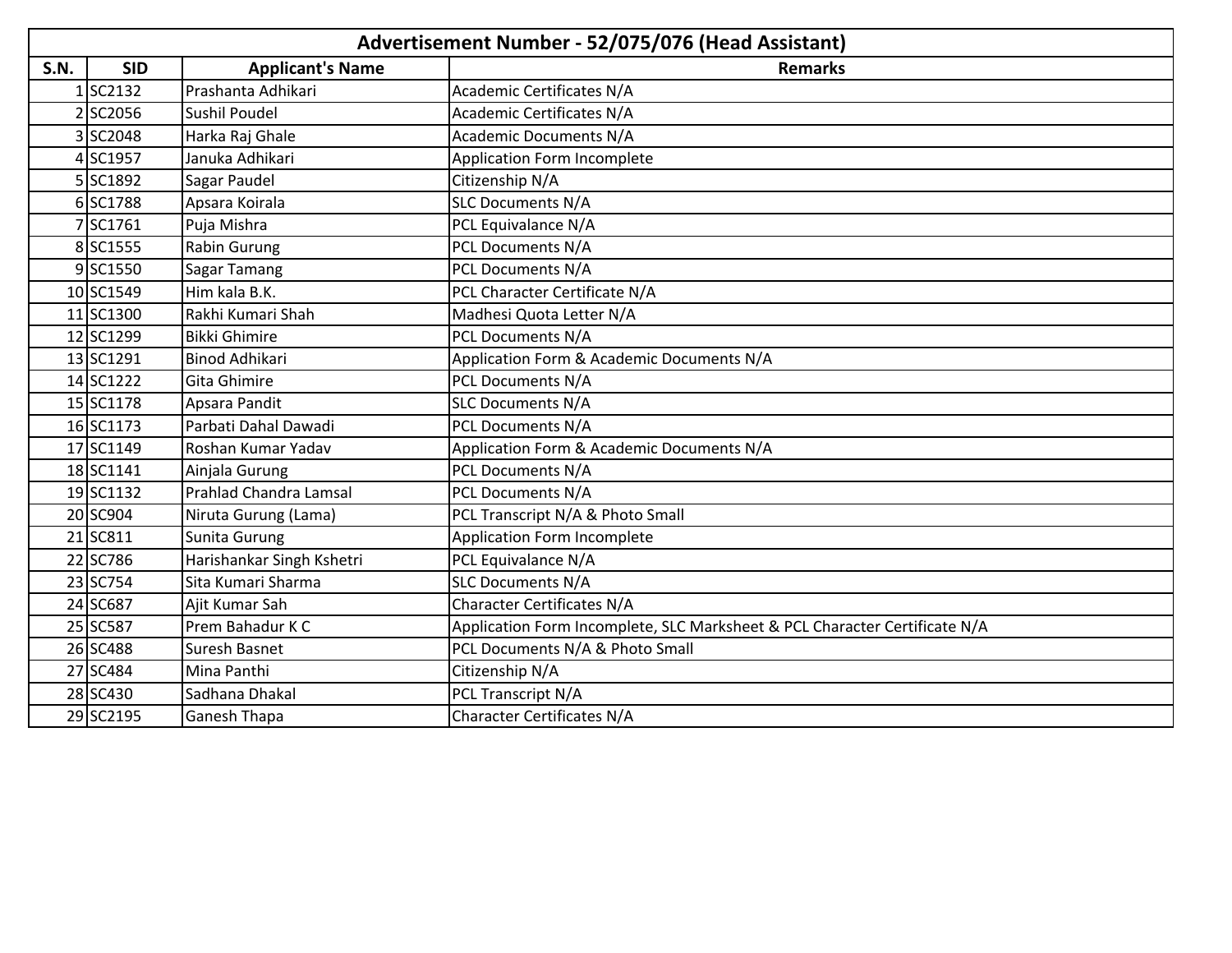|             | Advertisement Number - 53/075/076 (Lab Assistant) |                           |                                                  |  |
|-------------|---------------------------------------------------|---------------------------|--------------------------------------------------|--|
| <b>S.N.</b> | <b>SID</b>                                        | <b>Applicant's Name</b>   | <b>Remarks</b>                                   |  |
|             | 1SC2129                                           | Yubraj Basnet             | <b>Training Documents N/A</b>                    |  |
|             | 2SC2101                                           | sirjana gurung            | <b>Training Documents N/A</b>                    |  |
|             | 3 SC2046                                          | Dhruba Sharma             | SLC & Training Documents N/A                     |  |
|             | 4SC1967                                           | Dhan Maya Khatri          | Application Form & Academic Documents Incomplete |  |
|             | 5 SC1852                                          | Ranju Kumari Chaudhary    | Related Subject & Training Documents N/A         |  |
|             | 6SC1709                                           | Shyam Sundar Barun        | <b>Training Documents N/A</b>                    |  |
|             | 7SC1686                                           | Puspa Lal Sunuwar         | Training Documents N/A                           |  |
|             | 8 SC1629                                          | Tika Ram Paudel           | <b>SLC Documents N/A</b>                         |  |
|             | 9SC1615                                           | Nirmala Poudel            | <b>SLC Documents N/A</b>                         |  |
|             | 10 SC1325                                         | Krishna Dev Bist          | SLC & Training Documents N/A                     |  |
|             | 11 SC1146                                         | Usha Kumari Yadav         | CMLT Document (Minimum qualification N/A)        |  |
|             | 12 SC1008                                         | Ravi Gautam               | Training Documents N/A                           |  |
|             | 13 SC1001                                         | Om Prakash Yadav          | Academic qualification not clear                 |  |
|             | 14 SC957                                          | Rajesh Chaudhary          | Application Form & Academic Documents Incomplete |  |
|             | 15 SC896                                          | Sabina Adhikari           | <b>Training Documents N/A</b>                    |  |
|             | 16 SC867                                          | Manoj Kumar Yadav         | <b>Training Documents N/A</b>                    |  |
|             | 17 SC856                                          | Mina Budha                | <b>Training Documents N/A</b>                    |  |
|             | 18 SC783                                          | Tara Gharti Magar         | Application Form & Academic Documents Incomplete |  |
|             | 19 SC774                                          | Surya Dev Mukhiya         | Application Form & Academic Documents Incomplete |  |
|             | 20 SC659                                          | Jayanti Khatri            | <b>Training Documents N/A</b>                    |  |
|             | 21 SC625                                          | Yuv Raj Khatri            | Training Documents N/A                           |  |
|             | 22 SC572                                          | Rama Gautam               | <b>Training Documents N/A</b>                    |  |
|             | 23 SC441                                          | Kamala Regmi              | <b>Training Documents N/A</b>                    |  |
|             | 24 SC425                                          | Raghunandan Kumar Jha     | Training Documents N/A                           |  |
|             | 25 SC328                                          | Basant Raj Pandey         | Training Documents N/A                           |  |
|             | 26 SC2275                                         | Sujan Parajuli            | SLC & Training Documents N/A                     |  |
|             | 27 SC2213                                         | Dilip Kumar Bhujel        | <b>Training Documents N/A</b>                    |  |
|             | 28 SC2157                                         | <b>Tek Bahadur Poudel</b> | <b>Training Documents N/A</b>                    |  |

|      | Advertisement Number - 54/075/076 (Field Assistant) |                          |                                                                 |  |
|------|-----------------------------------------------------|--------------------------|-----------------------------------------------------------------|--|
| S.N. | SID                                                 | <b>Applicant's Name</b>  | <b>Remarks</b>                                                  |  |
|      | 1SC767                                              | <b>IPrativa Shrestha</b> | <b>PCL Course Not Valid (minimum qualicication not related)</b> |  |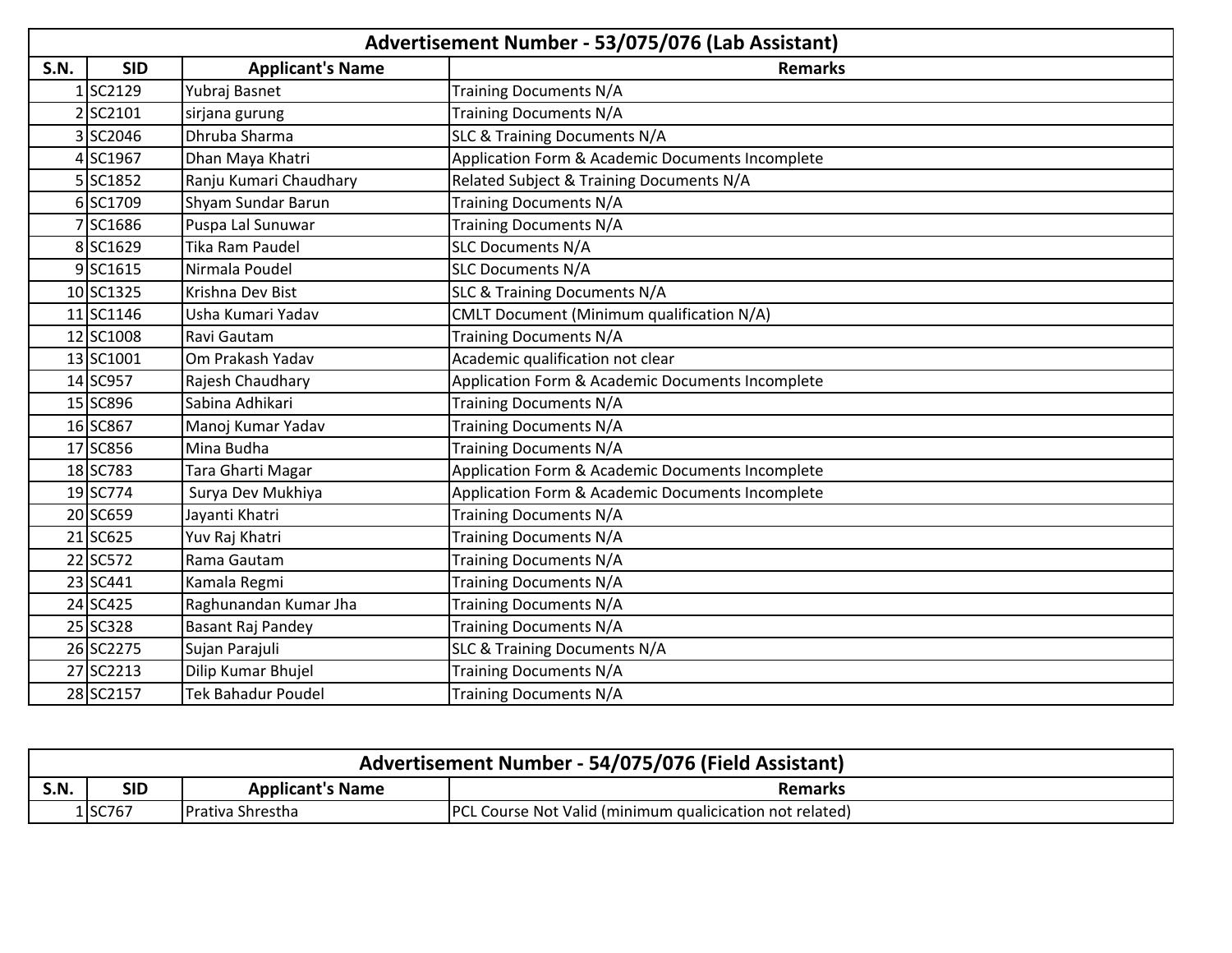|             | Advertisement Number - 55/075/076 (Junior Technical Assistant (J.T.A.)) |                         |                                             |
|-------------|-------------------------------------------------------------------------|-------------------------|---------------------------------------------|
| <b>S.N.</b> | <b>SID</b>                                                              | <b>Applicant's Name</b> | <b>Remarks</b>                              |
|             | 1 SC2127                                                                | Yubraj Basnet           | <b>Training Documents N/A</b>               |
|             | 2 SC1781                                                                | Mina Purkuti            | <b>SLC &amp; Training Documents N/A</b>     |
|             | 3 SC1714                                                                | Puskar Bohara           | Application Form N/A                        |
|             | 4 SC1566                                                                | Sushila Chaudhary       | Application Form & SLC Documents Incomplete |
|             | 5 SC1328                                                                | Krishna Dev Bist        | <b>Training Documents N/A</b>               |
|             | 6 SC780                                                                 | Chandrakala Bastola     | Application Form Incomplete                 |
|             | 7 SC547                                                                 | Parkash Dani            | Application Form Incomplete                 |
|             | 8 SC546                                                                 | Laxmi Kumari Magar      | Application Form Incomplete                 |
|             | 9SC472                                                                  | Shankar Tiwari          | Application Form & SLC Documents Incomplete |
|             | 10 SC443                                                                | Suna Subedi             | <b>Training Documents N/A</b>               |
|             | 11 SC429                                                                | Manoj Chapagain         | <b>SLC Documents N/A</b>                    |
|             | 12 SC2214                                                               | Kiran Neupane           | <b>SLC Documents N/A</b>                    |

| Advertisement Number - 56/075/076 (Plumber) |            |                         |                               |
|---------------------------------------------|------------|-------------------------|-------------------------------|
| S.N.                                        | <b>SID</b> | <b>Applicant's Name</b> | <b>Remarks</b>                |
|                                             | 1SC1367    | Raju Bhandari           | Over Age / No SLC Certificate |
|                                             | 2 SC1270   | Mahesh Poudel           | <b>Training Documents N/A</b> |
|                                             | 3 SC545    | Surendra Rawal          | Application Form N/A          |

| Advertisement Number - 57/075/076 (Electrician) |         |                         |                        |
|-------------------------------------------------|---------|-------------------------|------------------------|
| <b>S.N.</b>                                     | SID     | <b>Applicant's Name</b> | <b>Remarks</b>         |
|                                                 | 1 SC500 | Khopi Ram Pandeya       | Academic Documents N/A |

| Advertisement Number - 58/075/076 (Assistant Store Keeper) |            |                                 |                                                  |  |
|------------------------------------------------------------|------------|---------------------------------|--------------------------------------------------|--|
| S.N.                                                       | <b>SID</b> | <b>Applicant's Name</b>         | <b>Remarks</b>                                   |  |
|                                                            | 1SC1297    | Sanju Gyawali                   | Application Form & Academic Documents Incomplete |  |
|                                                            | 2 SC641    | Nira Kumari Karn                | Over Age                                         |  |
|                                                            | 3 SC359    | <b>IPrakash Chandra Mainali</b> | Application Form N/A                             |  |